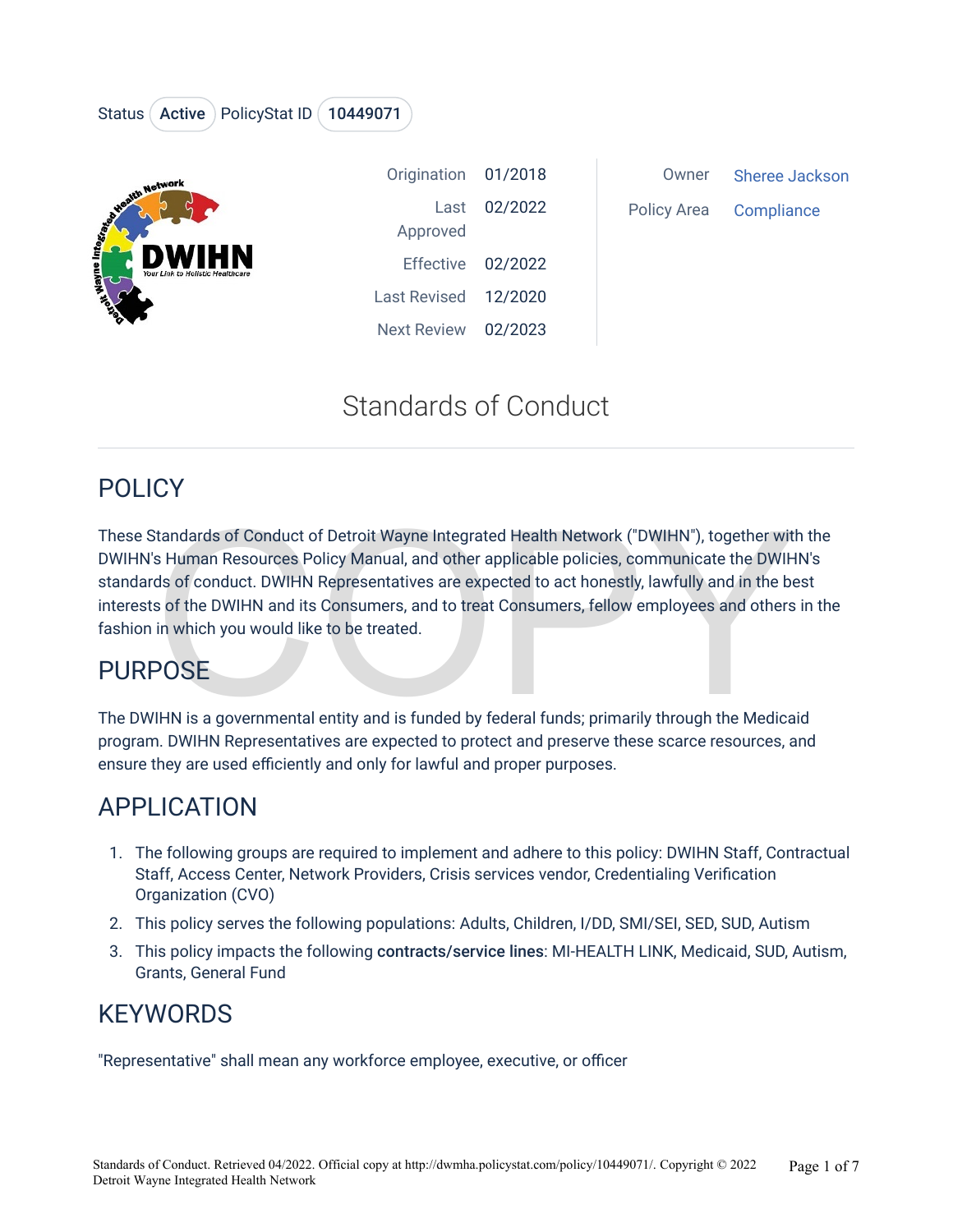# **STANDARDS**

- 1. Customer and Quality Service.
	- 1. Treat all Consumers and their family members with care, respect, and dignity.
	- 2. Ensure that no Consumers are denied appropriate care on the basis of race, religion, color, national origin, sex, age, disability, marital status or source of payment.
	- 3. Be involved in DWIHN departmental initiatives for quality and safety, in order to ensure continuous improvement in Consumer care.
	- 4. Create a proper atmosphere for Consumers and visitors through:
		- a. Attention to both DWIHN facilities and personal appearance.
		- b. Individual professionalism being responsible for your actions and taking pride in your work.
		- c. Effective communication  $-$  using plain language, making eye contact, using proper phone etiquette, smiling and greeting Consumers and family members.
		- d. In the event a Consumer or family member expresses concern about the care received from any Representative affiliated with the DWIHN, Representatives shall address the issue or refer it to the appropriate person within the DWIHN. Consumers are entitled to information about how to raise any concerns about their care directly to the DWIHN and/ or a regulating body (e.g., MDCH).

### 2. Workplace Environment.

- 1. Ensure that the work environment is free of discrimination or harassment in compliance with federal and state laws.
- ISSUe or refer it to the appropriate person within the DWIHN. Consumers are entitient<br>information about how to raise any concerns about their care directly to the DWIH<br>or a regulating body (e.g., MDCH).<br>Privation contracts 2. Treat all individuals fairly, without regard to race, age, color, sex, religion, national origin, height, weight, marital status, or disability. This applies to all employment decisions, including, but not limited to hiring, promotion, transfer, discipline, layoff, termination, compensation, and terms and conditions of employment.
- 3. Any Representative who believes he/she has been a subject of discrimination or harassment, or any Representative who witnesses such conduct, should immediately report it to management or Human Resources.
- 4. Representatives who observe a colleague that appears to be impaired in the performance of his or her job must immediately report the incident as set forth in Section 9 below.
- 5. Representatives must report and record all information honestly, completely, and accurately including, but not limited to, reports of financial transactions and information provided to third party payers, cost reports, IRS forms, and financial statements.
- 6. Resources, including equipment, supplies, and paid work time, belong to DWIHN and should be protected from theft and waste.

### 3. Conflicts of Interest.

- 1. Representatives are expected to act in DWIHN's best interest and conduct all activities on behalf of DWIHN in good faith, being careful to avoid the appearance of any conflict of interest.
- 2. Representatives may not solicit or accept gratuities or anything of more than minimal value,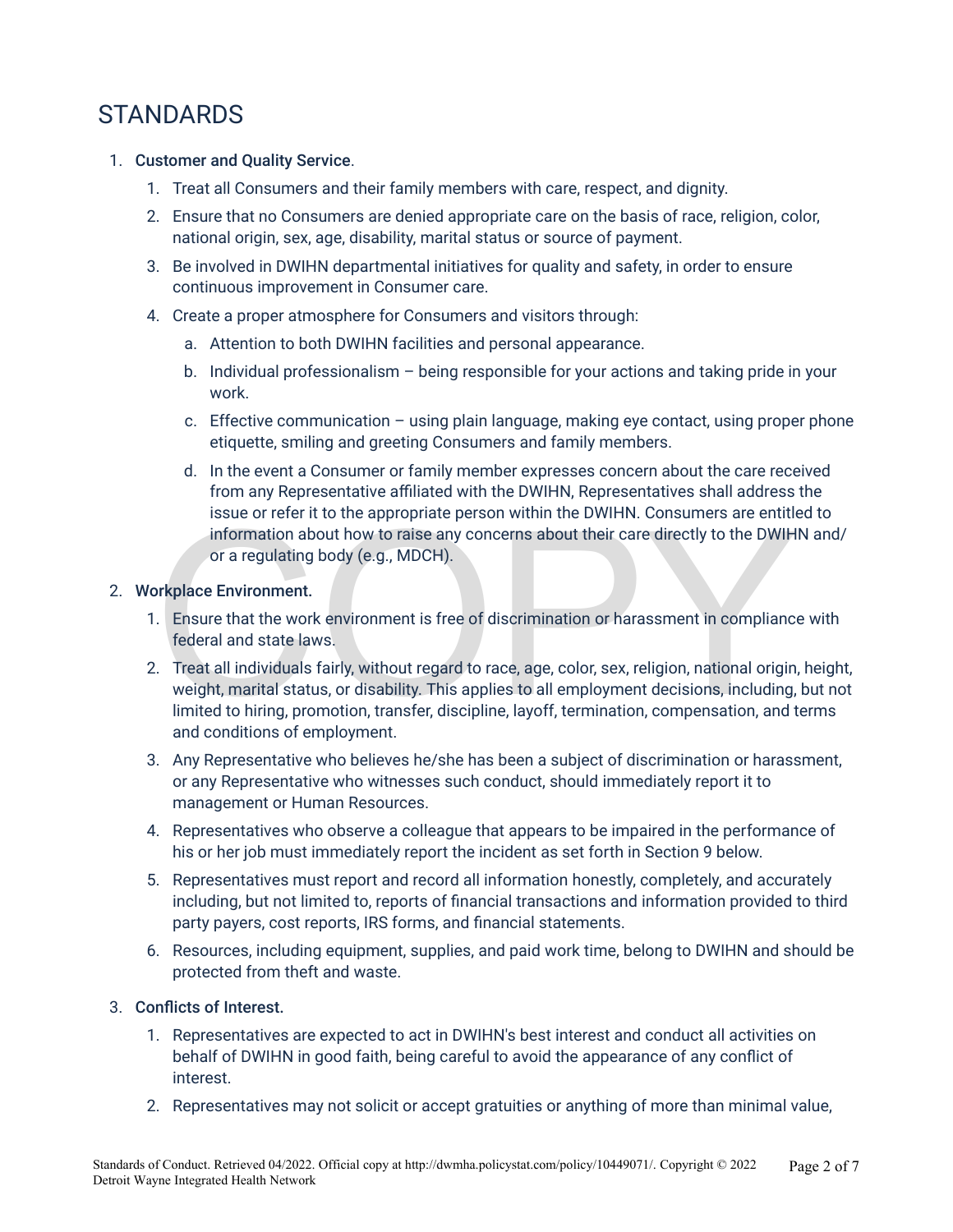including a loan, reward, gift, material or property, from a Consumer or a Consumer's family, a visitor, contractor, provider, supplier or any other person or entity associated with the DWIHN. However, it is recognized that situations sometimes arise where refusal of a small token of appreciation from a Consumer, such as candy or cookies, would be awkward and embarrassing. In these situations, acceptance of such small items is permissible.

- 3. Subject to the approval of the Corporate Compliance Officer, an DWIHN Representative shall not meet or confer with a former DWIHN Representative who is a representative of any business which is currently, or is seeking to be, a vendor or contractor of the DWIHN, within one year following termination of the former Board member or DWIHN Representative from DWIHN employment.
- 4. The use of a Representative's position with the DWIHN to further the Representative's personal gain, or that of family members, associates, or a business with which the Representative or a member of their family is associated, is unacceptable behavior.
- 5. Representatives shall report as set forth in Section 9 below any situation that may be considered a conflict of interest that arises during employment with DWIHN or any of its subsidiaries. Failure to abide by the foregoing provisions may result in discipline up to and including termination.
- execute a Conflicts of Interest Disclosure Form initially upon hire and as needed as new<br>conflicts arise. In the event a Representative is an DWIHN Contract Manager, as defined<br>the DWIHN's Conflicts of Interest Policy, suc 6. In compliance with the DWIHN's Conflict of Interest Policy, Representatives shall complete and execute a Conflicts of Interest Disclosure Form initially upon hire and as needed as new conflicts arise. In the event a Representative is an DWIHN Contract Manager, as defined under the DWIHN's Conflicts of Interest Policy, such Representative shall execute a Conflicts of Interest Disclosure Form annually.

#### 4. Billing

- 1. Representatives shall monitor DWIHN's contracted Network Providers to ensure compliance with applicable laws, policies and procedures regarding accurate coding, billing, and collection activities to governmental payers, commercial insurances, and Consumers, including:
	- a. Billing for services at levels that are supported by medical record documentation. Billing only for services that were reasonable and necessary, and which reflect the Consumer's diagnosis and the services provided.
	- b. Waiving of co-pays or deductibles only in accordance with policy and procedure.
	- c. Bundling or unbundling charges appropriately.
	- d. Attempting to collect outstanding balances from a Medicare or Medicaid Consumers only when Advance Beneficiary Notices were provided prior to service.
	- e. Preventing duplicate billing.
	- f. Ensuring the accuracy of diagnostic and procedure codes.
- 2. No Representative shall knowingly present, or approve the presentation by another of, a false or fraudulent claim for payment or approval, or make or use a false record or statement to get a false or fraudulent claim paid or approved.
- 3. When billing questions and issues arise, Representatives will resolve matters in a professional and courteous manner.
- 4. Representatives shall report any observed deviances from the above listed practices as set forth in Section 9 below.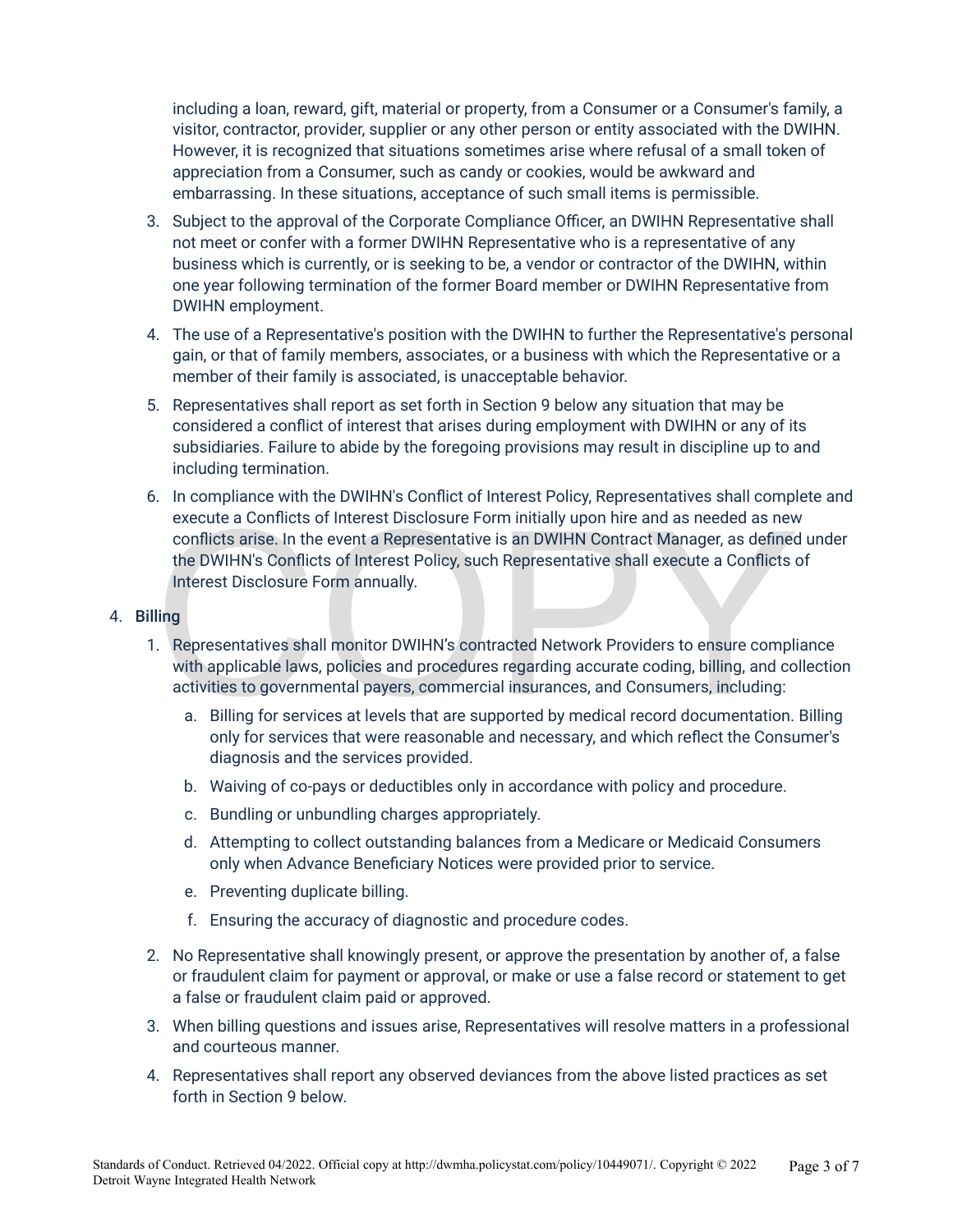### 5. Confidentiality.

- 1. *Consumer Health Information.* The Health Insurance Portability and Accountability Act (HIPAA) and other laws establish legal requirements for the handling, processing, and storage of a patient's protected health information (PHI). PHI refers to any information, whether oral or recorded in any form, that is created or received by a health care provider and relates to a past, present or future medical condition or payment for services of an individual.
	- 1. Information which identifies an individual as having, or as having requested treatment for, a substance use disorder, may only be disclosed pursuant to a properly executed patient authorization or court order.
	- 2. Release of PHI for other reasons requires patient authorization or a court order.
	- 3. In using or disclosing PHI a Representative shall use or disclose only that PHI needed to be known in order to complete the job at hand, and shall not use or disclose more PHI than is necessary to complete the job.
	- 4. Representatives may use or disclose PHI only for the purposes of treatment of Consumers, payment for services rendered to Consumers, care coordination, business operations, or as required by law.
	- 5. Representatives shall report any observed deviances from the above listed practices as set forth in Section 9 below.
- Set form in Section 9 below.<br>
Confidentiality Regarding DWIHN Business. Representatives may be exposed to many ty<br>
confidential business information including information related to strategies, financial<br>
information, trad 2. *Confidentiality Regarding DWIHN Business.* Representatives may be exposed to many types of confidential business information including information related to strategies, financial information, trade secrets, and other commercially sensitive information of the DWIHN. The same safeguards used to protect PHI should be used to protect the DWIHN's business and financial information. All work products, records, and files compiled by a Representative on behalf of the DWIHN belong to the DWIHN, and shall remain with the DWIHN upon termination of its relationship with the Representative.

#### 6. Kickbacks and Improper Referrals.

- 1. No Representative shall be permitted to offer, pay, solicit, or receive remuneration (e.g., kickbacks, bribes, and rebates) in order to induce or reward the referral of business reimbursable under any federal health care program.
- 2. No physician employed by an DWIHN Network Provider shall be permitted to make referrals for Designated Health Services payable by Medicare or Medicaid to an entity with which such physician (or an immediate family member) has a financial relationship, unless a specific exception applies. Representatives shall report any observed deviances from this practice as set forth in Section 9 below.
- 7. Lobbying and Political Participation. When acting as a Representative of the DWIHN, Representatives shall avoid any participation or intervention in any political campaign on behalf of (or in opposition to) any candidate for public office. Examples of participation include publishing or distributing statements, or contributing money, property, or the services of any Representative at the expense of the DWIHN.
- 8. Regulatory Investigations. The DWIHN participates in voluntary monitoring mechanisms to ensure the effectiveness of its Compliance Program and may be subject to mandatory surveys from regulatory agencies including, but not limited to, the Department of Justice and/or the State Attorney General.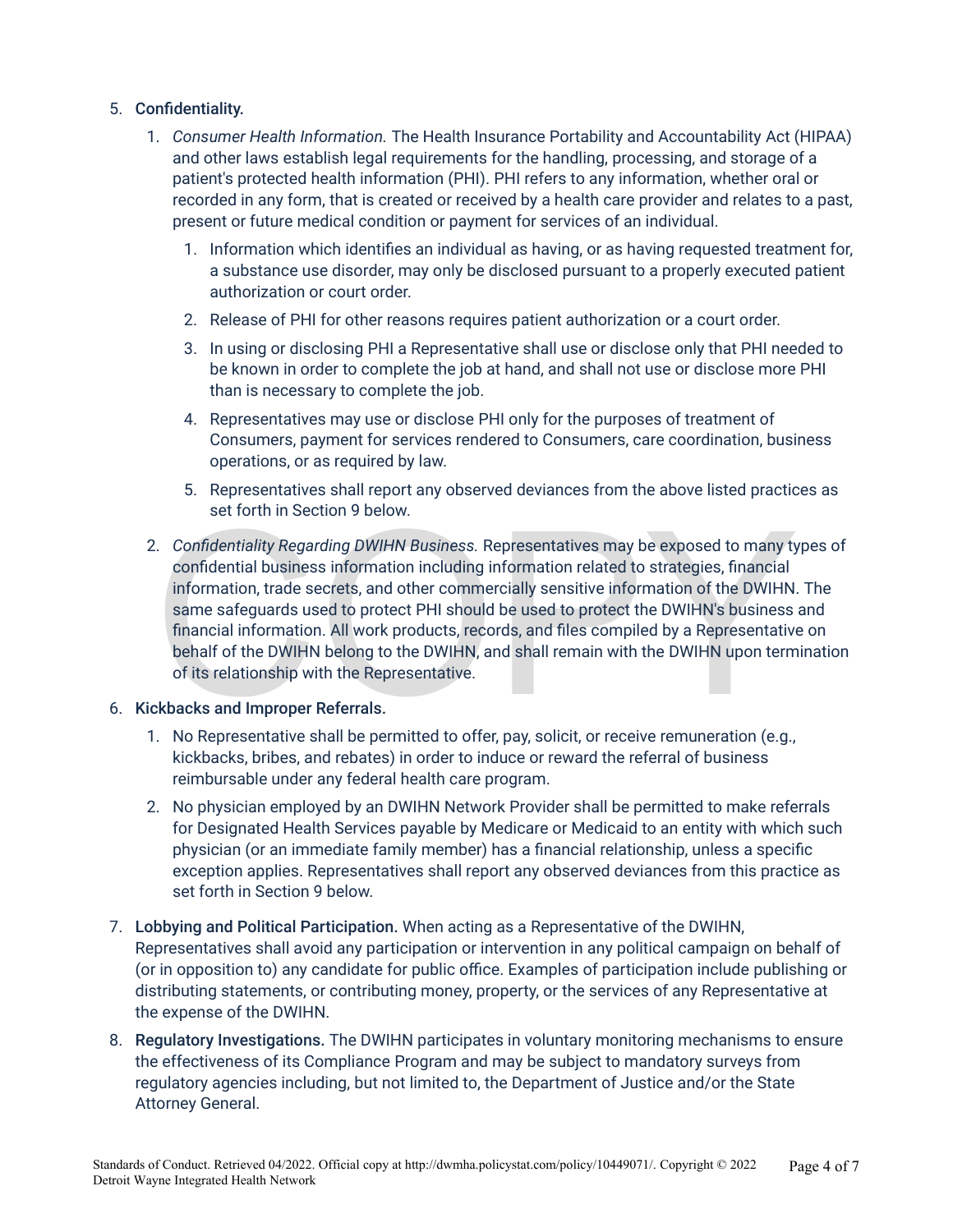- 1. When information or documents are requested by Consumers, Representatives shall, promptly and prior to releasing any information, notify the Corporate Compliance Officer, in order to obtain assistance in determining the purpose of the request and expediting the response.
- 2. If an investigating agent from any regulating agency appears for an unannounced visit, DWIHN Representatives are expected to obtain the individual's name, credentials, and purpose of visit, then immediately contact their supervisor and the Corporate Compliance Officer.
- 3. All Representatives are expected to work with regulatory agencies and internal/external auditors in a direct, open, and honest manner and without actions taken that could mislead. Documents must never be concealed, damaged or altered.
- 9. Compliance Reporting. The DWIHN expects that all Representatives conduct themselves in an ethical manner; that issues of non-compliance and potential Fraud, Waste and Abuse are reported through appropriate mechanisms; and that reported issues will be addressed and corrected. Each Representative has an obligation to correct any issue of non-compliance or Fraud, Waste and Abuse. A Representative shall report all compliance concerns, including observed actual or suspected violations of federal or state laws or regulations, in any of the following ways:
	- 1. Directly to their supervisor or the Corporate Compliance Officer.
	- 2. To DWIHN's Compliance Hot-line (313-833-3502), for anonymous and confidential reporting to the extent provided by law.
	- 3. In writing to the Corporate Compliance Officer:

Attn: Corporate Compliance Officer Detroit Wayne Integrated Health Network 707 W. Milwaukee, Detroit MI, 48202

- 4. VIA EMAIL: bhooper@dwihn.com.
- the extent provided by law.<br>
S. In writing to the Corporate Compliance Officer:<br>
Attn: Corporate Compliance Officer<br>
Detroit Wayne Integrated Health Network<br>
707 W. Milwaukee, Detroit MI, 48202<br>
... VIA EMAIL: bhooper@dwih 10. All reports will be investigated. If any questions arise concerning whether any particular action is proper under this Compliance Plan, or other DWIHN compliance policies, they should be brought to the employees' supervisor or the Corporate Compliance Officer for clarification. If for any reason an individual is uncomfortable in bringing his or her compliance issue or question to the Corporate Compliance Officer (e.g., the questioned conduct involves the Corporate Compliance Officer or someone under the Corporate Compliance Officer's direct supervision) the issue may be reported through use of the DWIHN's Compliance Hotline (313-833-3502), or otherwise brought directly to the attention of the Deputy General Counsel, the President/CEO, or the Board Chairperson.
- 11. Sanctions for Violation. Any Representative who violates the DWIHN Standards of Conduct, applicable laws, regulations, policies or procedures including a failure to report a known compliance violation, shall be subject to disciplinary action, up to and including termination of employment or independent contract. When Representative actions violate criminal and/or civil laws, such actions will be reported by the DWIHN and may result in personal prosecution, fines and/ or imprisonment.
- 12. Representatives in Leadership Roles. While all Representatives of the DWIHN are responsible for adhering to these Standards of Conduct and maintaining current knowledge of laws that affect his/ her areas of responsibility, those who have positions of leadership within the organization are charged with additional requirements, including, but not limited to:
	- 1. Implementing effective internal controls to provide reasonable assurance that processes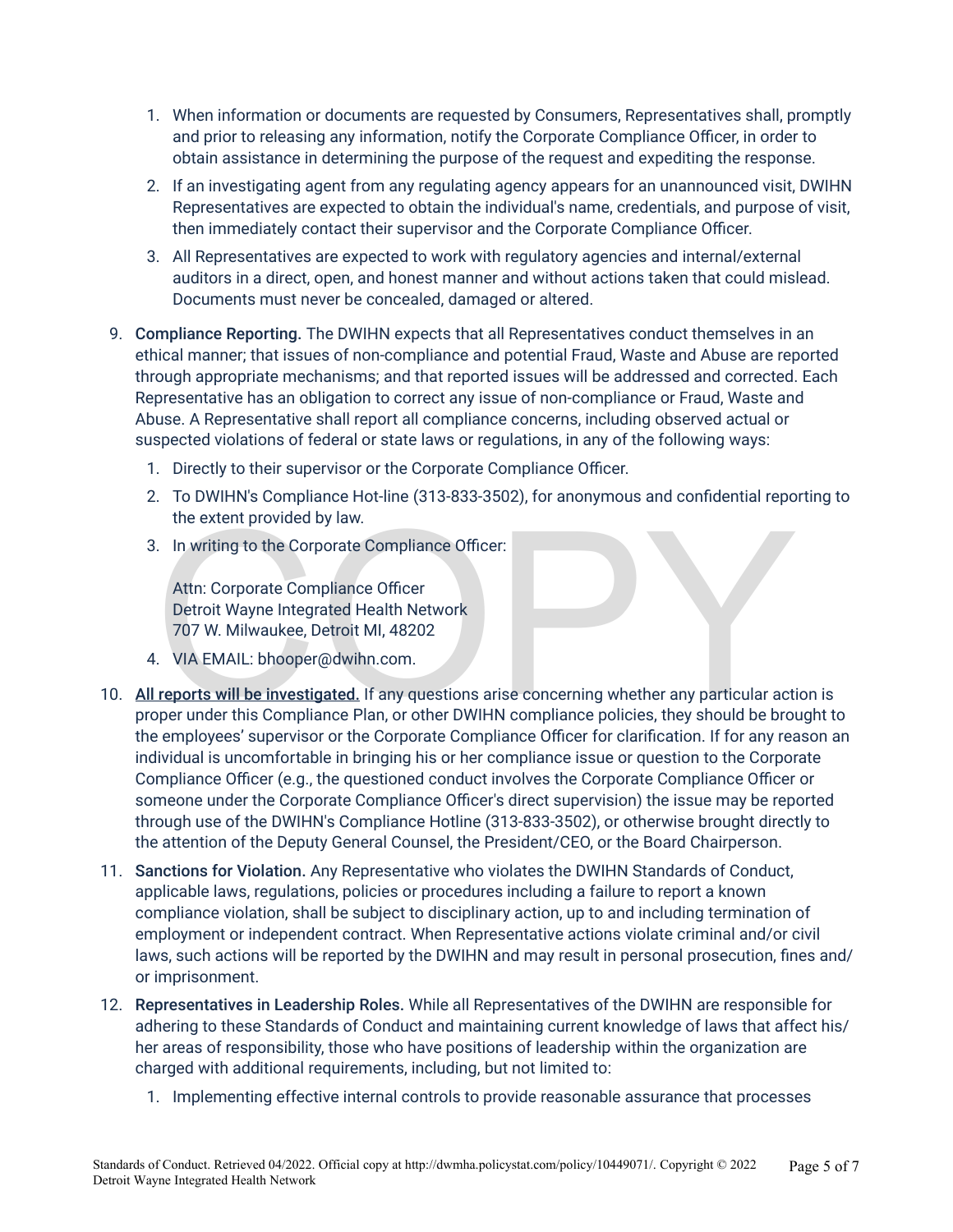comply with all applicable laws and regulations.

- 2. Supporting and ensuring Representative participation in both annual and special topic compliance training relating to the laws and regulations within their roles
- 3. Creating an ethical culture that allows Representatives to raise appropriate questions of potential violations of standards without fear of retaliation.
- 4. Abiding by the conflict of interest provisions detailed in these Standards of Conduct, and in the DWIHN Bylaws.
- 13. Training Regarding the Standards of Conduct. All Representatives including the Corporate Compliance Officer will complete the Standards of Conduct training annually and shall acknowledge annually that they have received and read the Standards of Conduct. All new employees will complete the Standards of Conduct training within 90 days of hire. As part of New Employee Orientation, all new employees are required to attest to having received, and have been trained on the DWIHN Standards of Conduct.

# QUALITY ASSURANCE/IMPROVEMENT

DWIHN shall review and monitor contractor adherence to this policy as one element in its network management program, and as one element of the QAPIP Goals and Objectives.

Quarterly reports for Standard of Conduct attestations will be reviewed in PolicyStat. Quarterly reports of new-hire training will be reviewed by the Corporate Compliance Officer.

# COMPLIANCE WITH ALL APPLICABLE LAWS

ement program, and as one element of the QAPIP Goals and Objectives.<br>
Ny reports for Standard of Conduct attestations will be reviewed in PolicyStat. Quarterly rep<br>
training will be reviewed by the Corporate Compliance Off DWIHN staff, network providers, contractors, and subcontractors are bound by all applicable local, state and federal laws, rules, regulations and policies, all federal waiver requirements, state and county contractual requirements, policies, and administrative directives, as amended.

# LEGAL Authority

# RELATED POLICIES

- 1. Compliance Plan
- 2. Conflict of Interest Policy
- 3. Fraud Waste and Abuse Policy

# RELATED DEPARTMENTS

- 1. Administration
- 2. Claims Management
- 3. Clinical Practice Improvement
- 4. Compliance
- 5. Customer Service